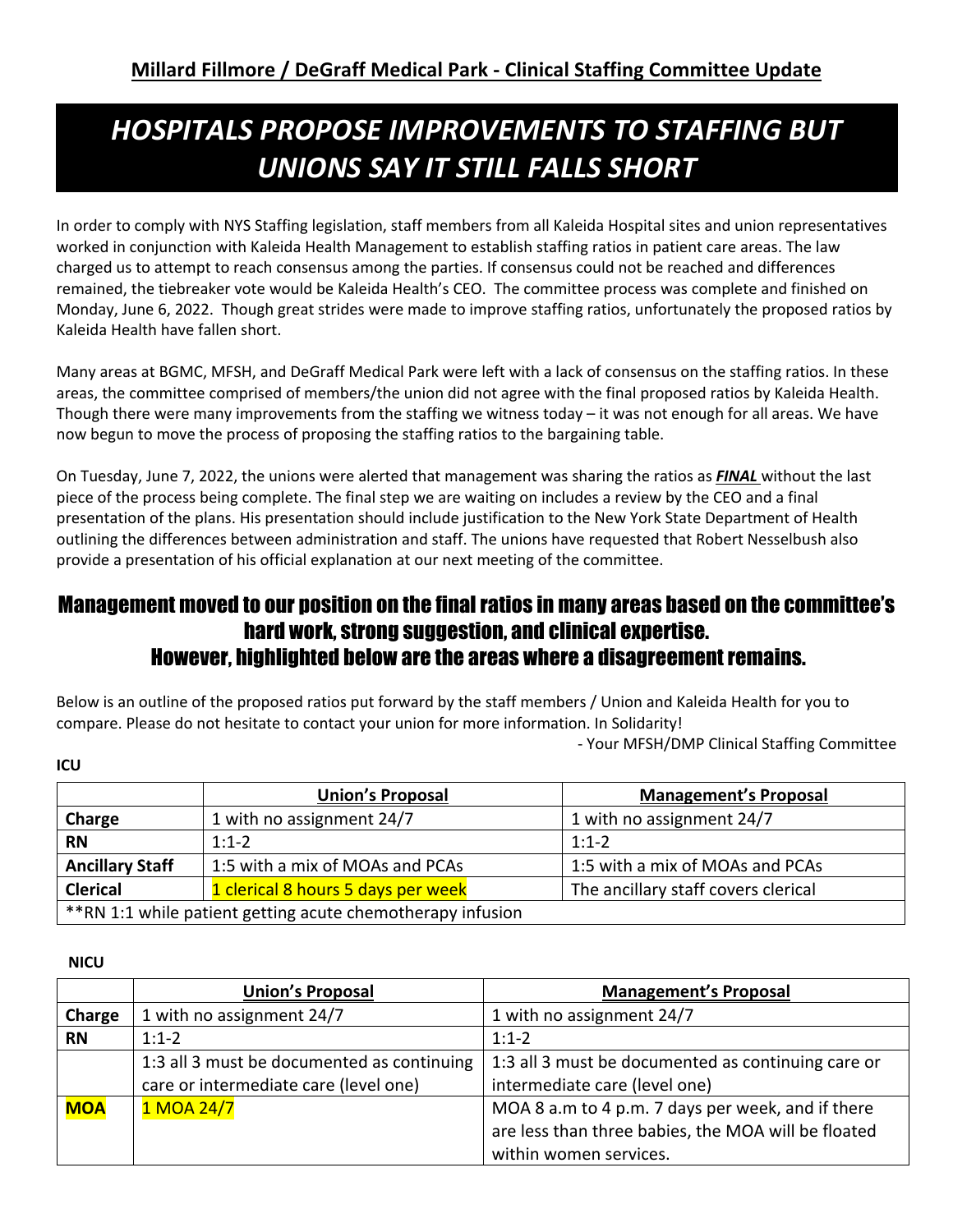## **Labor and Delivery**

|                        | <b>Union's Proposal</b>                       | <b>Management's Proposal</b>                  |  |
|------------------------|-----------------------------------------------|-----------------------------------------------|--|
| Charge                 | Without assignment                            | Without assignment                            |  |
| <b>RN</b>              | 1:1:                                          | 1:1:                                          |  |
|                        | •Unstable antepartum                          | •Unstable antepartum                          |  |
|                        | •Initial triage                               | ·Initial triage                               |  |
|                        | . First hour of IV magnesium sulfate infusion | . First hour of IV magnesium sulfate infusion |  |
|                        | ·Labor complications- i.e. fetal demise,      | •Labor complications- i.e. fetal demise,      |  |
|                        | abnormal FHR                                  | abnormal FHR                                  |  |
|                        | ·Initiation of regional anesthesia            | · Initiation of regional anesthesia           |  |
|                        | •Labor requiring                              | •Labor requiring                              |  |
|                        | •Oxytocin                                     | •Oxytocin                                     |  |
|                        | •Unable to relieve pain                       | •Unable to relieve pain                       |  |
|                        | • Auscultation of fetus                       | • Auscultation of fetus                       |  |
|                        | • Active pushing phase of labor               | • Active pushing phase of labor               |  |
|                        | • Birth                                       | $\bullet$ Birth                               |  |
|                        | •1:1 for birthing person                      | •1:1 for birthing person                      |  |
|                        | •1:1 for infant                               | •1:1 for infant                               |  |
|                        | • Active recovery of birthing person for 2    | • Active recovery of birthing person for 2    |  |
|                        | hours or until baby is stable                 | hours or until baby is stable                 |  |
|                        | 1:2:                                          | 1:2:                                          |  |
|                        | .Labor without complications                  | •Labor without complications                  |  |
|                        | •Stable triage presentation                   | • Stable triage presentation                  |  |
|                        | •Cervical ripening                            | •Cervical ripening                            |  |
|                        | 1:3:                                          | 1:3:                                          |  |
|                        | • Stable antepartum                           | • Stable antepartum                           |  |
|                        | .Mother baby couplets after initial 2-hour    | .Mother baby couplets after initial 2-hour    |  |
|                        | recovery period with no more than 2 post-     | recovery period with no more than 2 post-     |  |
|                        | partum c-sections                             | partum c-sections                             |  |
|                        | •Stable extended triage                       | •Stable extended triage                       |  |
| <b>Ancillary Staff</b> | •2 OB/Surg Tech on days, M-F                  | •2 OB/Surg Tech on days, M-F                  |  |
|                        | •1 OB/Surg Tech M-F, nights and weekends      | •1 OB/Surg Tech M-F, nights and weekends      |  |
|                        | •1 unit secretary 24/7                        | •1 unit secretary 24/7                        |  |

### **Mother Baby Unit and 4 North Overflow**

|                        | <b>Union's Proposal</b>                       | <b>Management's Proposal</b>                  |
|------------------------|-----------------------------------------------|-----------------------------------------------|
| Charge                 | 1 with no assignment 24/7                     | 1 with no assignment 24/7                     |
| <b>RN</b>              | 1:3 couplets with no more than 2 post-        | 1:3 couplets with no more than 2 post-        |
|                        | partum c-sections                             | partum c-sections                             |
| <b>Ancillary Staff</b> | • PCA 1:10 couplets                           | • PCA 1:10 couplets                           |
|                        | •1 secretary 7 a.m. to 7 p.m. / 7 days a week | •1 secretary 7 a.m. to 7 p.m. / 7 days a week |

## **Operating Room**

|        | <b>Union's Proposal</b>                   | <b>Management's Proposal</b>              |
|--------|-------------------------------------------|-------------------------------------------|
| Charge | 1 with no assignment 6 a.m. to 2 p.m. and | 1 with no assignment 6 a.m. to 2 p.m. and |
|        | 1:30 p.m. to $9:30$ p.m.                  | 1:30 p.m. to $9:30$ p.m.                  |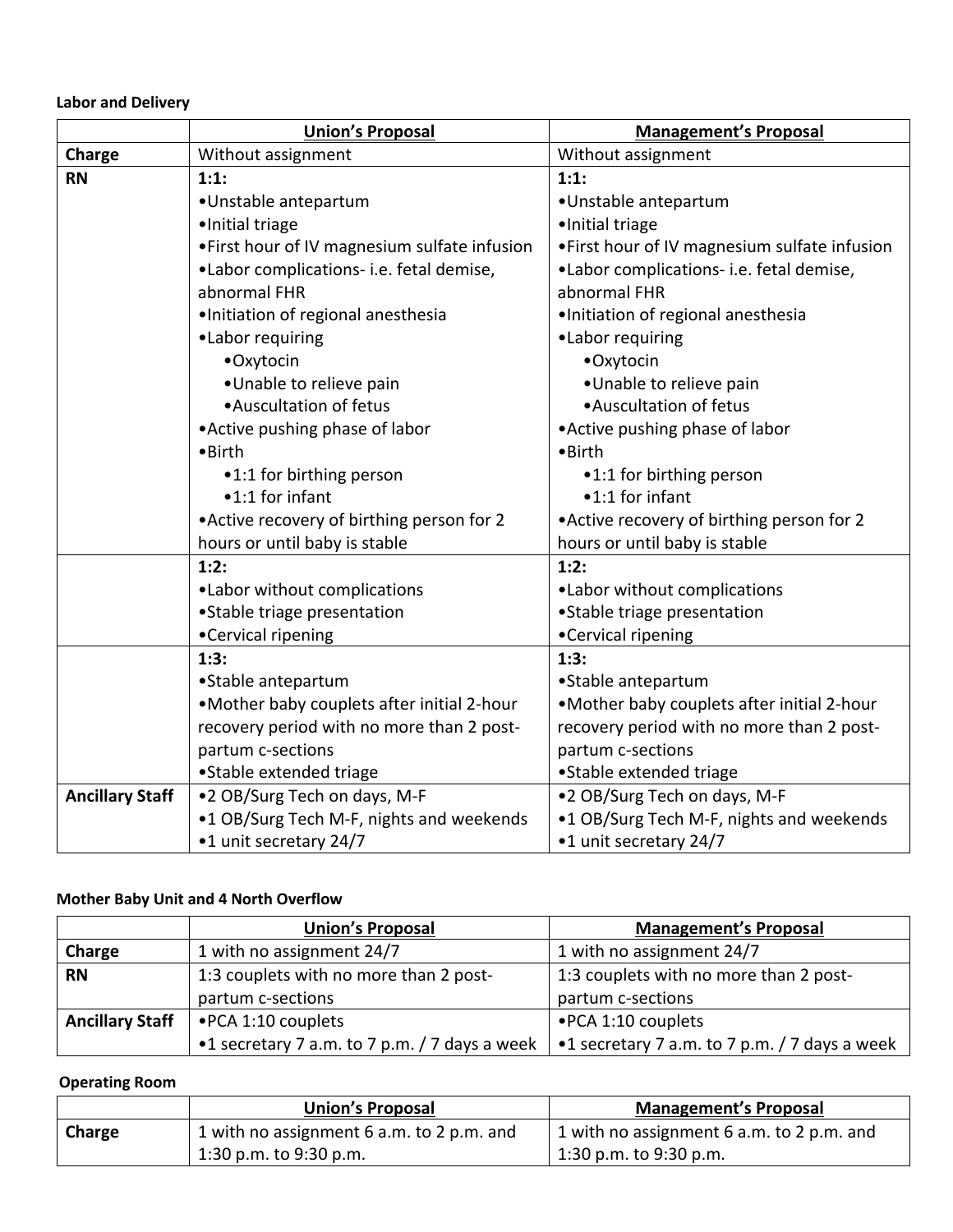| <b>RN</b>        | 1:1 RN per patient in OR   | 1:1 RN per patient in OR   |
|------------------|----------------------------|----------------------------|
|                  | 2:1 RN if local anesthesia | 2:1 RN if local anesthesia |
| <b>Surg Tech</b> | 1:1                        | 1:1                        |

## **Emergency Department**

|                        | <b>Union's Proposal</b>                       | <b>Management's Proposal</b>                   |
|------------------------|-----------------------------------------------|------------------------------------------------|
| <b>RN</b>              | • Employer and union agree that hallway "x    | • Employer and union agree that hallway "x     |
|                        | bed" patients are to be given an assignment   | bed" patients are to be given an assignment    |
|                        | •1 charge no assignment 24/7                  | •1 charge no assignment 24/7                   |
|                        | $\cdot$ 1 triage 24/7                         | $\cdot$ 1 triage 24/7                          |
|                        | •Union proposes a second triage               | • Employer proposes a second triage 12         |
|                        | 24/7                                          | hours 7 days                                   |
|                        | •Union 1:1-3 based on acuity                  | • Employer 1:1-4 based on acuity               |
|                        | • Employer add one circulating nurse to       | • Employer add one circulating nurse to assist |
|                        | assist with break and lunch and/or codes,     | with break and lunch and/or codes, etc. Mid-   |
|                        | etc. Mid-shift addition - about 11 a.m. to 11 | shift addition $-$ about 11 a.m. to 11 p.m. or |
|                        | p.m. or 12 p.m. to 12 a.m. 7 days per week    | 12 p.m. to 12 a.m. 7 days per week             |
| <b>Ancillary Staff</b> | 1 PCA Greeter 24/7                            | 1 PCA Greeter 24/7                             |
|                        | 1 PCA Triage 24/7                             | 1 PCA Triage 24/7                              |
|                        | $1:4-6$ PCA                                   | $1:6-8$ PCA                                    |
| Secretary              | 124/7                                         | 124/7                                          |

## **DeGraff Emergency Department**

|            | <b>Union's Proposal</b> | <b>Management's Proposal</b> |
|------------|-------------------------|------------------------------|
| Charge     | 1 without assignment    | 1 with limited assignment    |
| <b>RN</b>  | 1:1-3 based on acuity   | 1:1-4 based on acuity        |
| <b>PCA</b> | 2 PCAs 24/7             | $1:6-8$                      |

## **Med Surgical Floors 2E, 2SE, 3E, 3W**

|            | <b>Union's Proposal</b>   | <b>Management's Proposal</b> |
|------------|---------------------------|------------------------------|
| <b>RN</b>  | $1:4***$                  | $1:5***$                     |
| <b>PCA</b> | $1:5-6$                   | $1:6-8$                      |
| Charge     | 1 without assignment 24/7 | 1 without assignment 24/7    |
| Secretary  | 1 13 hours 7 days         | 1 13 hours M-F               |
|            |                           |                              |

\*\*RN 1:1 while patient getting acute chemotherapy infusion

## **Telemetry Units 2N and 2SW**

|            | <b>Union's Proposal</b>                                    | <b>Management's Proposal</b>                                                                                                    |
|------------|------------------------------------------------------------|---------------------------------------------------------------------------------------------------------------------------------|
| Charge     | 1 charge without assignment                                | 1 charge without assignment                                                                                                     |
| <b>RN</b>  | 1:3                                                        | $1 - 4*$                                                                                                                        |
|            | **1:1 while patient getting acute<br>chemotherapy infusion | **1:1 while patient getting acute chemotherapy infusion<br>*RN 1:4 for tracheotomy/ventilator patients<br>*RN 1:4 CAPD patients |
| <b>PCA</b> | $1:5-6$                                                    | $1:6-8$                                                                                                                         |